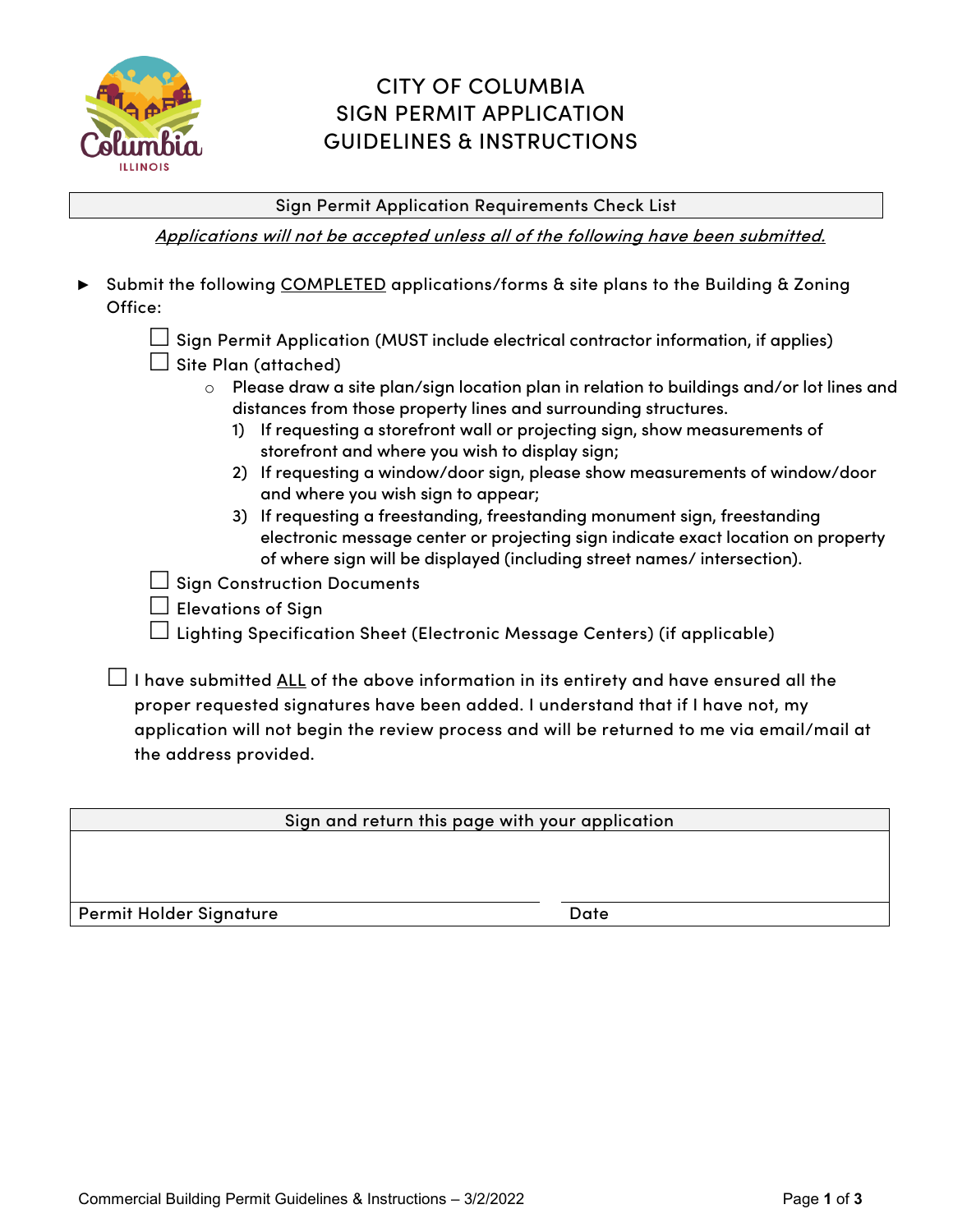- **►** After submitting all completed forms and required documents, the proposed sign is:
	- Reviewed by the building official for zoning compliance so that the location of the sign is within the setback regulations for your property;
	- Reviewed by plan reviewers who will verify proper materials are used and that the City of Columbia Building Codes are enforced.
- **►** If all requirements are met, permit is approved.
- **►** Applicant will be informed by City staff of permit status. If approved, you can pick up the approved permit upon fee payment at the City Clerk's Office.
- ► Sign construction may be started.

SIGN FAQ's

Where can I find the municipal code for signs?

Visit our website [https://www.columbiaillinois.com/9/Municipal-Code.](https://www.columbiaillinois.com/9/Municipal-Code) You can find the sign in our municipal code under, Title 15 Buildings and Construction > Chapter 15.44 Sign Code.

I am a sign company submitting a permit what do I need to know?

It is very important you review our sign code and ensure you have everything completed properly, not having a clear understanding of the City's sign code restrictions can delay the permit process.

Where can I find a map of my property and what do I need to put on it?

You can review your property by going to

<https://monroecountyil.maps.arcgis.com/home/index.html> and choosing the Parcel Viewer, you can put in address and use provided information as a reference for creating your site. Other areas of reference could be the following:

- Boundary Survey
- Site Survey
- Subdivision Plats
- Development Plans

Do I need a permit for Window or Door Signage? Yes, you can reference section 15.44.190 of the sign code.

How much is the Sign Permit fee?

Minimum fee is \$55.00 for a sign permit (sign 40 s.f. or less). There is an additional \$2.35 fee per s.f. if the sign is over 40 s.f.

Sign Companies submitting sign permits, please review our sign code.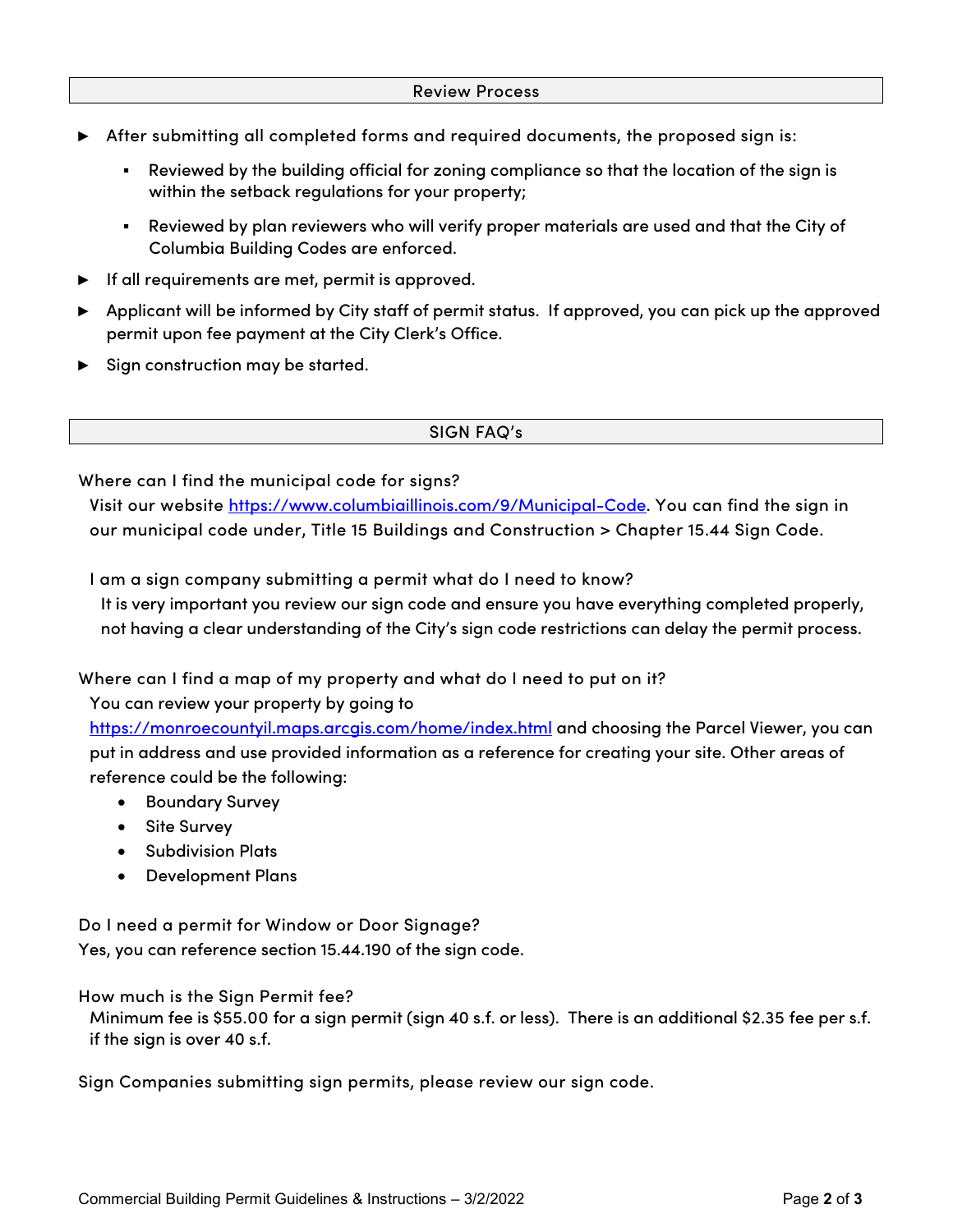What inspections do I need to have done with my sign permit?

| <b>INSPECTION SCHEDULE</b>            |      |                           |  |  |  |  |
|---------------------------------------|------|---------------------------|--|--|--|--|
| Type of Inspection                    | Cost | Sign Type                 |  |  |  |  |
| Footing                               | \$75 | <b>Freestanding Signs</b> |  |  |  |  |
| <b>Electrical Rough-in Inspection</b> | \$75 | Any sign with electric    |  |  |  |  |
| <b>Final Electrical Inspection</b>    | \$75 | Any sign with electric    |  |  |  |  |
| <b>Building Final Inspection</b>      | \$75 | All                       |  |  |  |  |

Call the Building & Zoning Office at (618) 281-7144 x 105 to schedule inspections. Project Manager and/or Building Permit Holder will be required to be at every inspection listed.

This is a general guide for the Building Permit Application within the City of Columbia, IL. All code requirements are too extensive to list within this guide. For specific questions or further information, please contact the BUILDING & ZONING OFFICE AT (618) 281-7144 ext. 105.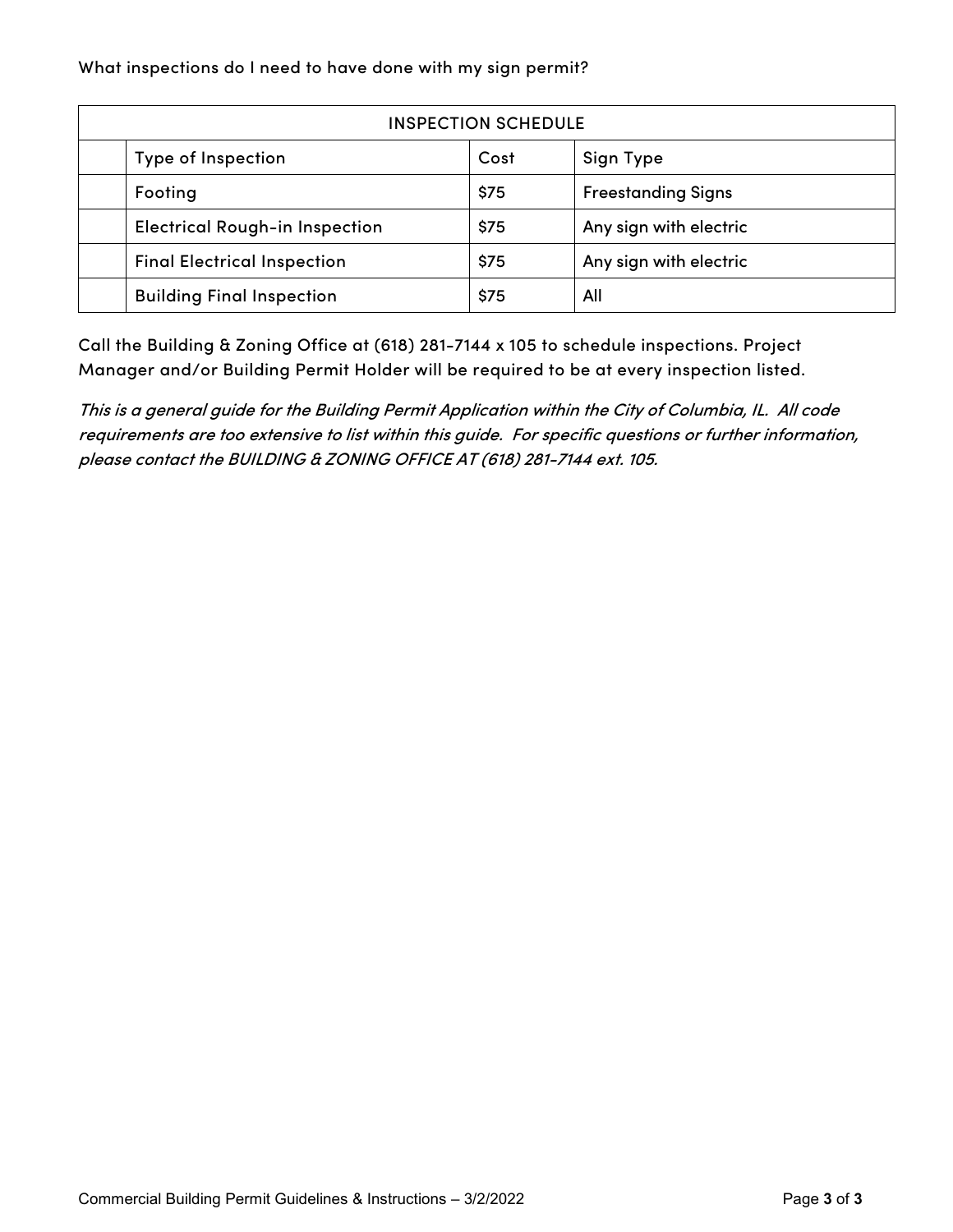

## SIGN PERMIT APPLICATION

See Attached Guidelines & Instructions. Visit [www.columbiaillinois.com](http://www.columbiaillinois.com/) for more details.

City of Columbia 208 S. Rapp Ave. Columbia, IL 62236 618.281.7144 x 105

| THIS BOX STAFF USE                                                                               |                                                                                                                       |                       |                                   |                                                                                                                      |       |  |  |  |
|--------------------------------------------------------------------------------------------------|-----------------------------------------------------------------------------------------------------------------------|-----------------------|-----------------------------------|----------------------------------------------------------------------------------------------------------------------|-------|--|--|--|
| Application #                                                                                    |                                                                                                                       | Permit #              |                                   |                                                                                                                      |       |  |  |  |
| Fee Amount:                                                                                      | <b>Credit Card</b>                                                                                                    | Check #               |                                   | Cash                                                                                                                 |       |  |  |  |
| A. Location of Sign                                                                              |                                                                                                                       |                       |                                   |                                                                                                                      |       |  |  |  |
| Address:                                                                                         |                                                                                                                       |                       |                                   |                                                                                                                      |       |  |  |  |
| <b>Zoning District:</b><br><u> 1989 - John Barn Barn, amerikansk politiker</u>                   |                                                                                                                       | Lot #: ______________ | Lot Size: _______________________ |                                                                                                                      |       |  |  |  |
| <b>B. Permit Holder</b>                                                                          |                                                                                                                       |                       |                                   |                                                                                                                      |       |  |  |  |
| <b>Sign Contractor</b>                                                                           |                                                                                                                       |                       |                                   |                                                                                                                      |       |  |  |  |
| Address:                                                                                         |                                                                                                                       |                       |                                   |                                                                                                                      |       |  |  |  |
| Email:                                                                                           | <u> 1980 - Johann Barn, mars ann an t-Amhain an t-Amhain an t-Amhain an t-Amhain an t-Amhain an t-Amhain an t-Amh</u> |                       | Cell Phone #:                     | <u> 1989 - Jan Samuel Barbara, politik e</u>                                                                         |       |  |  |  |
| <b>Project Manager:</b>                                                                          |                                                                                                                       |                       |                                   |                                                                                                                      |       |  |  |  |
| Email:                                                                                           |                                                                                                                       |                       | Cell Phone #:                     | <u> 1980 - Jan Stein Stein Stein Stein Stein Stein Stein Stein Stein Stein Stein Stein Stein Stein Stein Stein S</u> |       |  |  |  |
| C. Property Owner / Authorized Owner Agent Information                                           |                                                                                                                       |                       |                                   |                                                                                                                      |       |  |  |  |
| Name:                                                                                            |                                                                                                                       |                       |                                   |                                                                                                                      |       |  |  |  |
| Address:                                                                                         |                                                                                                                       |                       |                                   |                                                                                                                      |       |  |  |  |
| Email:                                                                                           |                                                                                                                       |                       |                                   |                                                                                                                      |       |  |  |  |
| D. Electrician - (required for all signs that include electric and must be registered with City) |                                                                                                                       |                       |                                   |                                                                                                                      |       |  |  |  |
| <b>Business Name:</b>                                                                            |                                                                                                                       |                       |                                   |                                                                                                                      |       |  |  |  |
| Registration #:                                                                                  |                                                                                                                       |                       |                                   |                                                                                                                      |       |  |  |  |
| <b>Mailing Address:</b>                                                                          |                                                                                                                       |                       |                                   |                                                                                                                      |       |  |  |  |
| Email:                                                                                           | <u> 1989 - Johann Barn, mars ann an t-Amhain Aonaich an t-Aonaich an t-Aonaich an t-Aonaich an t-Aonaich an t-Aon</u> |                       |                                   |                                                                                                                      |       |  |  |  |
| E. Sign Details                                                                                  |                                                                                                                       |                       |                                   |                                                                                                                      |       |  |  |  |
| Linear measurement of your business (building) storefront: (includes your business only)         |                                                                                                                       |                       |                                   |                                                                                                                      |       |  |  |  |
| Feet:                                                                                            | Inches:                                                                                                               |                       |                                   |                                                                                                                      |       |  |  |  |
| Size (measurement) of sign                                                                       |                                                                                                                       |                       |                                   |                                                                                                                      |       |  |  |  |
| Height:<br>Width:<br>= Total Sign Area:<br>X                                                     |                                                                                                                       |                       |                                   |                                                                                                                      | s. f. |  |  |  |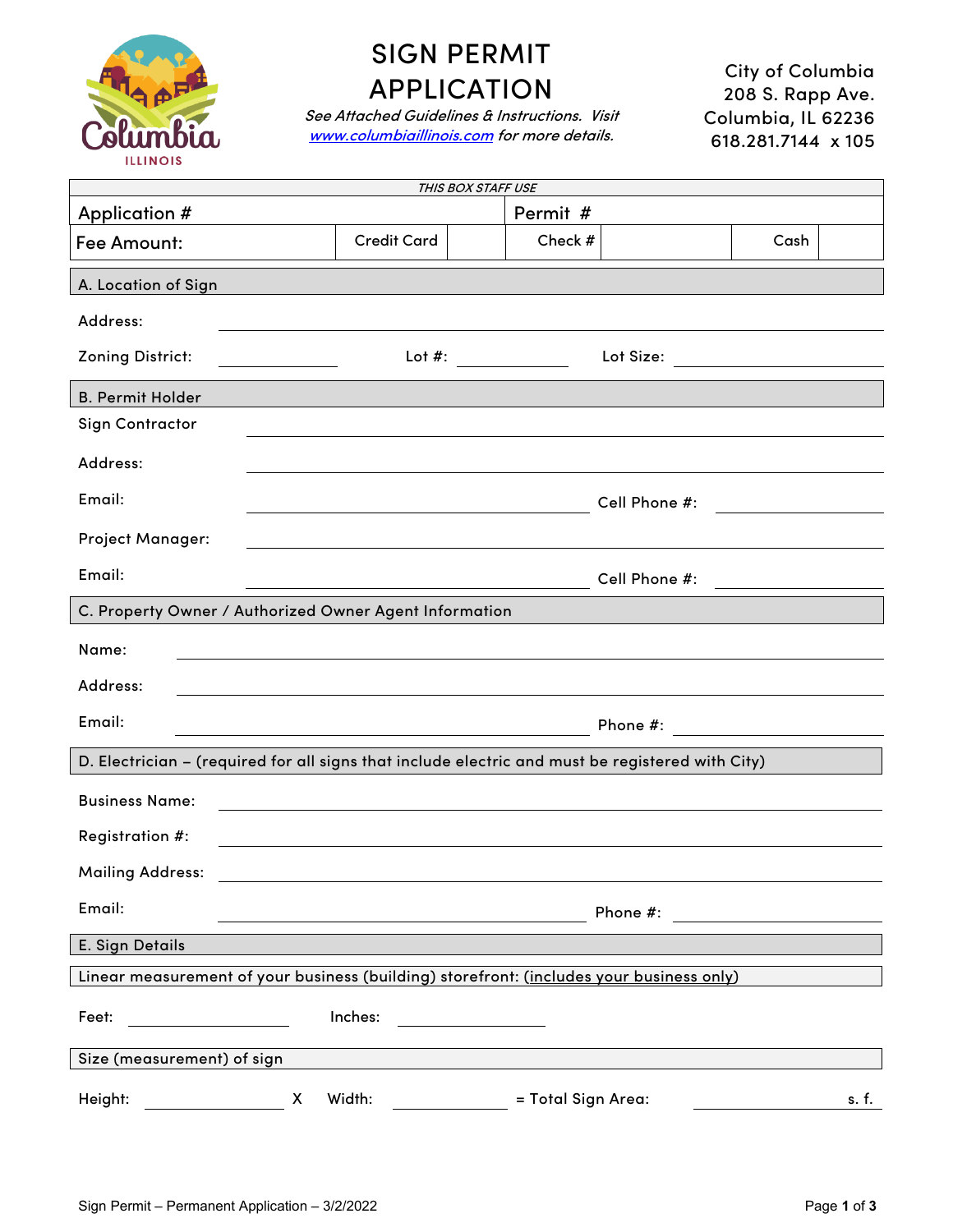## SIZE OF SIGN DETERMINED AS FOLLOWS:



If there is existing signage, specify total s.f. and type of sign:

Total s.f.: Type of sign:

Please note equation for allowable size of requested sign:

Applicant is allowed one (1) s.f. of sign area for every linear foot of storefront area. (i.e. – if your business storefront measures twenty (20) lineal feet across, you will be allowed twenty (20) s.f. of "Total Sign Area".

Note: All signs on property go towards the square footage allowed on lot.

| Type of Sign (Please place an "X" in each column)                            |                                                                                                                                                                                     |  |  |  |  |  |  |
|------------------------------------------------------------------------------|-------------------------------------------------------------------------------------------------------------------------------------------------------------------------------------|--|--|--|--|--|--|
| Freestanding <sup>*</sup><br>Monument<br>not to exceed six (6) feet.)        | (A Monument Sign is a free standing type of sign in which the entire<br>bottom of the sign is generally in contact with or in close proximity to the ground and with a total height |  |  |  |  |  |  |
|                                                                              | Freestanding with Electronic Message Center*                                                                                                                                        |  |  |  |  |  |  |
| Projecting <sup>*</sup>                                                      | Roof (Industrial district only)                                                                                                                                                     |  |  |  |  |  |  |
| Wall                                                                         | Other:                                                                                                                                                                              |  |  |  |  |  |  |
| * THIS SECTION MUST BE COMPLETED FOR FREE STANDING AND PROJECTING SIGNS ONLY |                                                                                                                                                                                     |  |  |  |  |  |  |
| Front set back from property line:<br>Feet                                   |                                                                                                                                                                                     |  |  |  |  |  |  |
| Side set back from property line:                                            | Feet                                                                                                                                                                                |  |  |  |  |  |  |
| Notes:                                                                       |                                                                                                                                                                                     |  |  |  |  |  |  |
|                                                                              |                                                                                                                                                                                     |  |  |  |  |  |  |
|                                                                              |                                                                                                                                                                                     |  |  |  |  |  |  |
| <b>Illumination of Sign</b>                                                  |                                                                                                                                                                                     |  |  |  |  |  |  |
| Neon, non-flashing<br>If illuminated, hours of operation:                    |                                                                                                                                                                                     |  |  |  |  |  |  |
| <b>Floodlights</b>                                                           |                                                                                                                                                                                     |  |  |  |  |  |  |
| Non-illuminated                                                              | From:<br>Until:                                                                                                                                                                     |  |  |  |  |  |  |
| <b>Backlight</b>                                                             |                                                                                                                                                                                     |  |  |  |  |  |  |

Sign Permit – Permanent Application – 3/2/2022 **Page 2** of **3** Page 2 of **3** 

**Other**